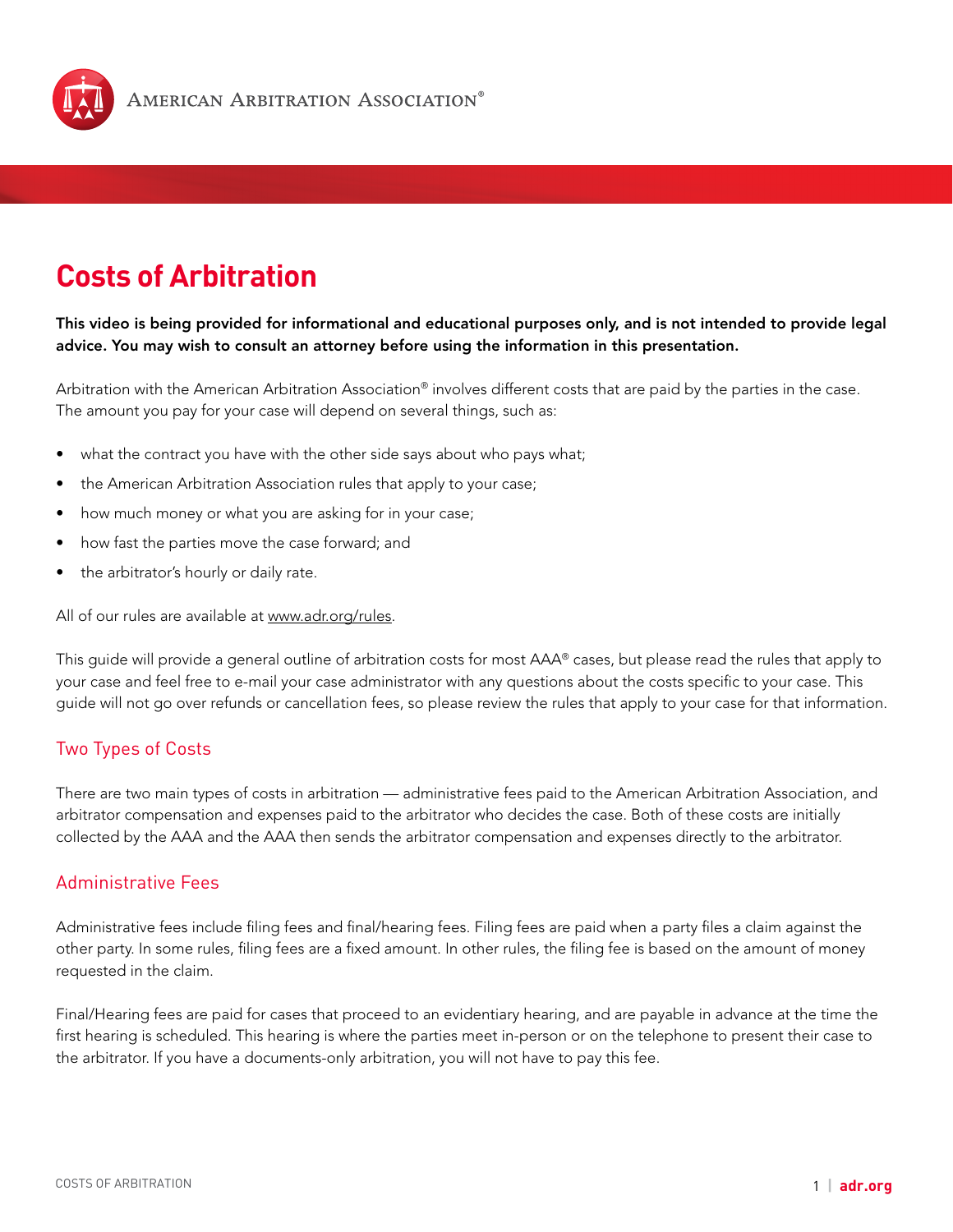

## Arbitrator Compensation

The arbitrator is a neutral person selected to decide your case. He or she does not work for AAA. Instead, they receive payment from the parties for handling the case. The amount of compensation the arbitrator receives depends on how much work she or he has to do on the case.

The arbitrator is paid based on a rate of compensation. Depending on the rules and case, this rate may be set in the applicable fee schedule or by the arbitrator. The rate might be per hour, per day, or per hearing.

Parties submit arbitrator compensation to the AAA ahead of time so that the arbitrator is paid for all work she or he does on the case. The AAA then sends the compensation to the arbitrator. If the case ends before all the money is used, the AAA refunds it to the parties who paid it.

Don't be afraid to ask your case administrator if you have questions about arbitrator compensation on your case.

### Arbitrator Expenses

Arbitrators do not have expenses in most cases, but when arbitrators have to travel longer distances to attend hearings, the parties may have to pay for the arbitrator's travel time, hotel, meals, plane ticket and other expenses.

Once the arbitrator has paid or is required to pay an expense, the parties must pay this amount and it is non-refundable.

## Other Costs of Arbitration

Other costs of arbitration may include hearing room rental fees, abeyance fees, and the costs a party will need to spend to prepare and present their case in arbitration.

Fees for hearing rooms vary greatly depending on size and location. If you want to rent an AAA hearing room, please let your case administrator know. Parties are free to use non-AAA hearing rooms, but would have to make those arrangements separately.

Abeyance fees are charged by the AAA when the parties put a case on hold for more than a year. If the fee is not paid, the case is closed.

Each party will have costs to conduct their case in arbitration just as they would in court. These costs might include attorneys' fees, costs for expert witnesses, costs to have witnesses travel to the arbitration, costs for copying and presenting exhibits, etc. The parties each pay their own costs to conduct their case.